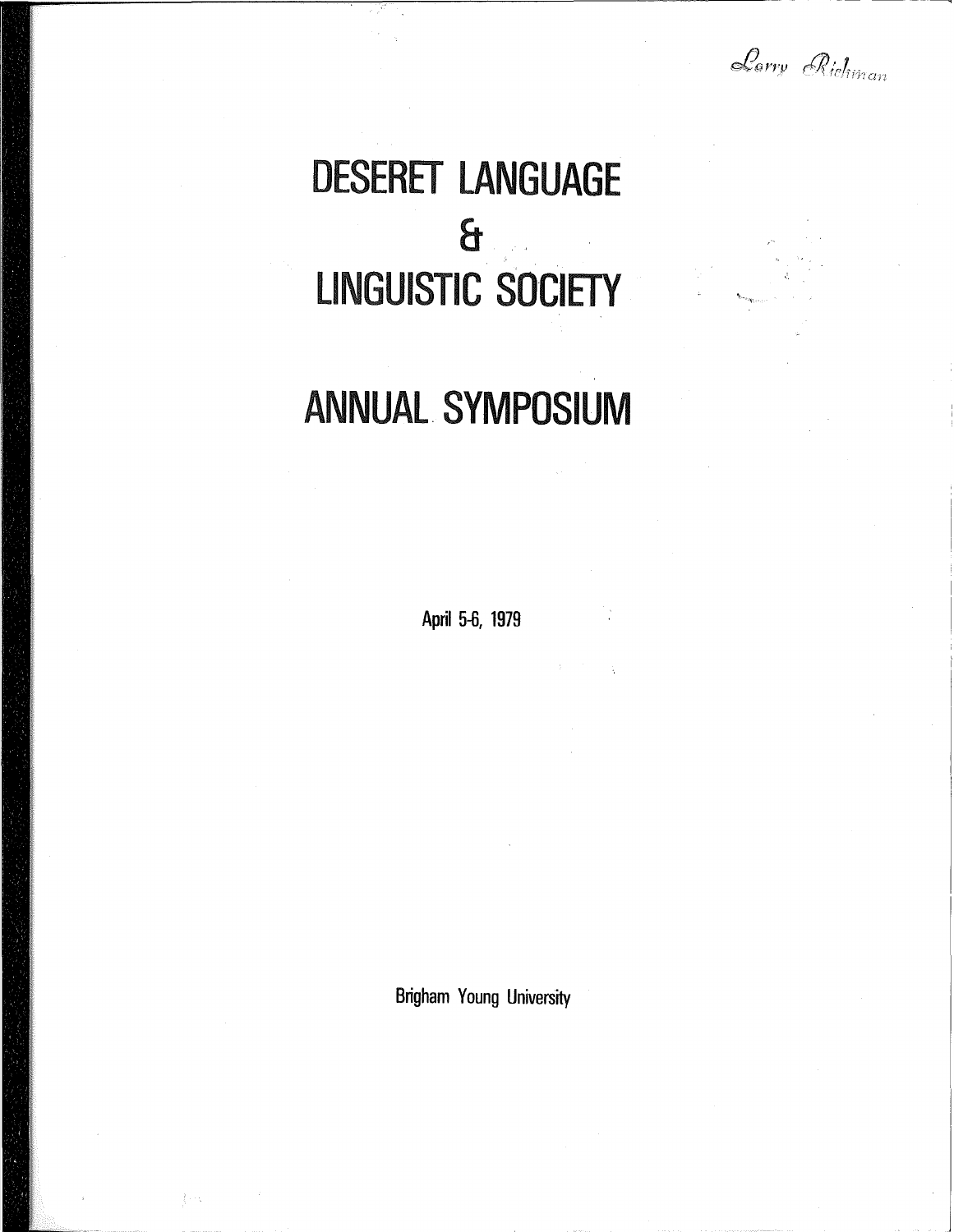Larry Richman

### LANGUAGES AND LINGUISTICS

#### SYMPOSIUM

#### 1979

April 5-6, 1979 BRIGHAM YOUNG UNIVERSITY

Deseret Language and Linguistic Society

in cooperation with the College of Humanities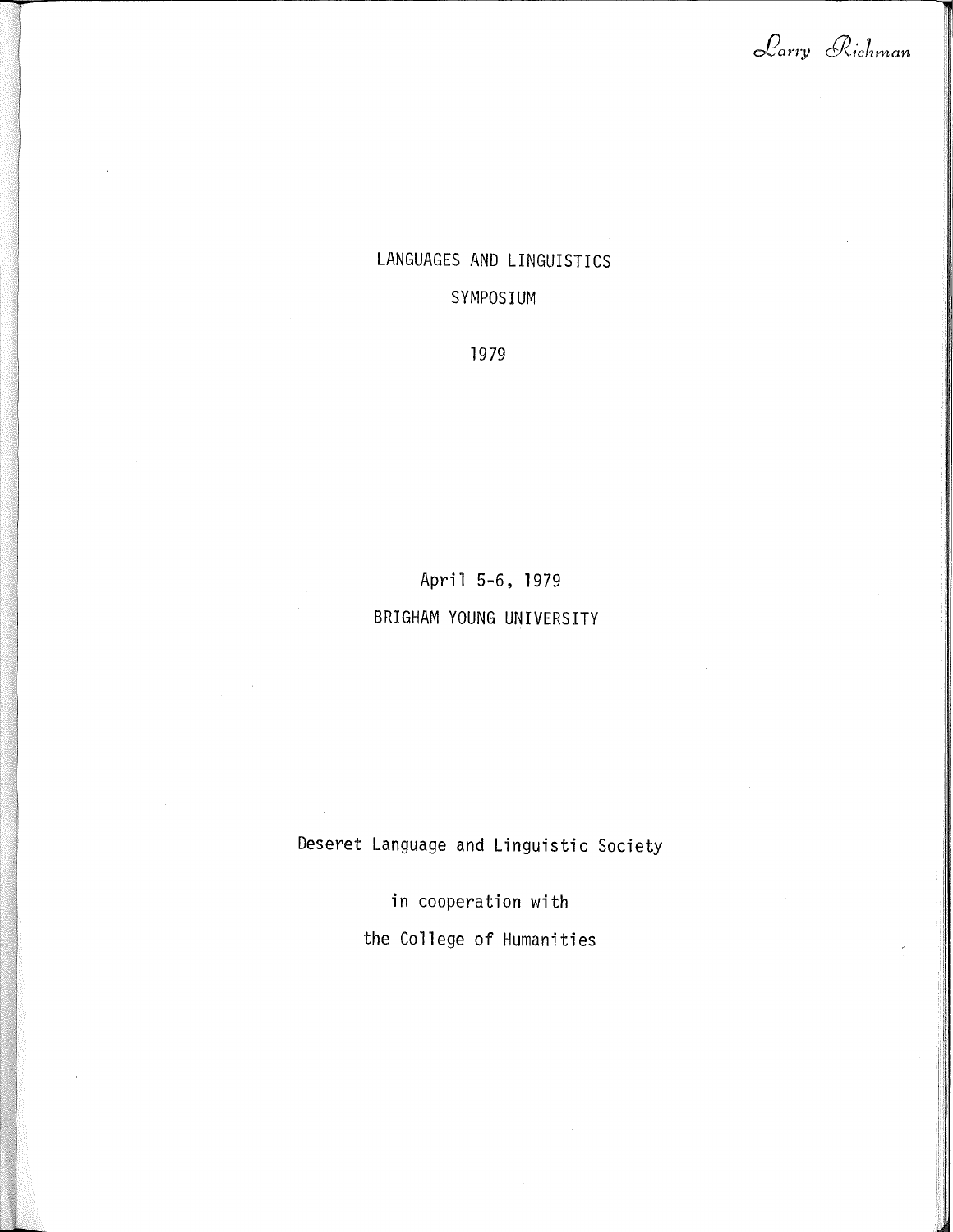#### PREFACE

The papers contained in this volume were for the most part presented in the annual symposium of the Deseret Language and Linguistic Society held April 5~6, 1979 on the campus of Brigham Young University, The range and depth of the papers reflect the interests of members of the Society. We particularly want to point out "On the Sound Shape of Language" (pp. 198-214) a paper presented by keynote speaker Linda Waugh who with Roman Jakobson recently published the book The Sound Shape of<br>Language. Several papers presented at the symposium are not included Several papers presented at the symposium are not included in these proceedings. The paper presented by Larry Richman entitled "The Semantic Value of the -a' and the -i' Noun Plurals in Cakchiquel" will<br>also be printed in the January 1980 issue of <u>Notes on Linguistics</u> published by the Summer Institute of Linguistics. The paper presented by Larry<br>Foley entitled "Sociolinguistic Variation in Western Cherokee" will be<br>printed in a forthcoming issue of the <u>International Journal of the Sociology</u> printed in a forthcoming issue of the International International International Order Trussian Translations of Contemporary American Literary Works" will also be published later by the author. Papers presented by David L. Frischknecht, Robert W. Blair, Mike McOmber, and Adam Makkai are not included as they were not available at time of publication.

In addition, one paper presented at the 1978 symposium of the Deseret Language and Linguistic Society is included in this volume, a paper entitled "Communication Games in the Language Class" presented by John Harvey,

The bibliographic information and notes have been left in the form the various authors of the papers provided. This was done with the view that accuracy was more important than form and that the readers of the pro~ ceedings would be of diverse enough backgrounds that they could decipher the variety of forms used.

It is hoped that these proceedings will serve to stimulate further work in the areas discussed.

> Cheryl Brown, Editor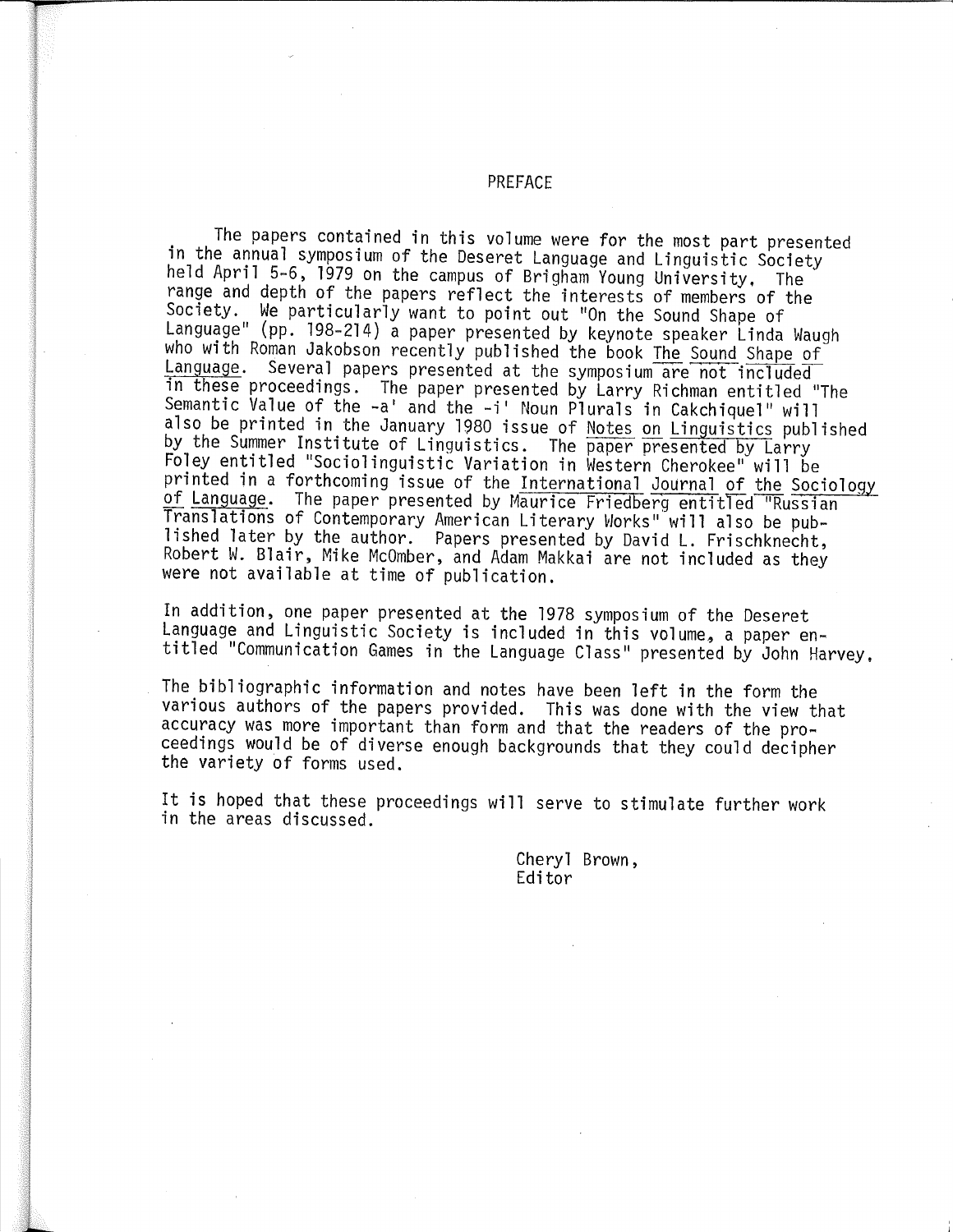### \*\*\*\* TABLE OF CONTENTS \*\*\*\*

#### April 5, 1979

#### Morning Session

| S. Addison Everett<br>A Structural and Generative Study of the Phoneme /t/                           |
|------------------------------------------------------------------------------------------------------|
| Karl J. Krahnke<br>Sociolinguistic Variation and the Vowel System of Northern                        |
|                                                                                                      |
| Samuel C. Monson<br>Some Observations on the Language of Hymns. $\dots \dots \dots \dots$            |
| Camille Stilson Williams                                                                             |
| Arthur H. King<br>A Linguistic View of Some Problems of Teaching Shakespeare. 30                     |
| Marden J. Clark<br>Pirsig and Derrida: The Priority of Rhetoric $\dots \dots \dots$                  |
| John L. Sorenson<br>Linguistics as a Cultural Activity. 50 A                                         |
| April 5, 1979                                                                                        |
| Afternoon Session 1                                                                                  |
| Larry L. Richman<br>The Semantic Value of the -A' and the -I' Noun Plurals in<br>Cakchiquel.<br>. 57 |
| John Bringhurst<br>Changes in the Kekchi Pronominal System 64                                        |

James A. Fox Kim Braithwaite Case Shift and Verb Concord in Georgian . . . . . . . . . . . . . 78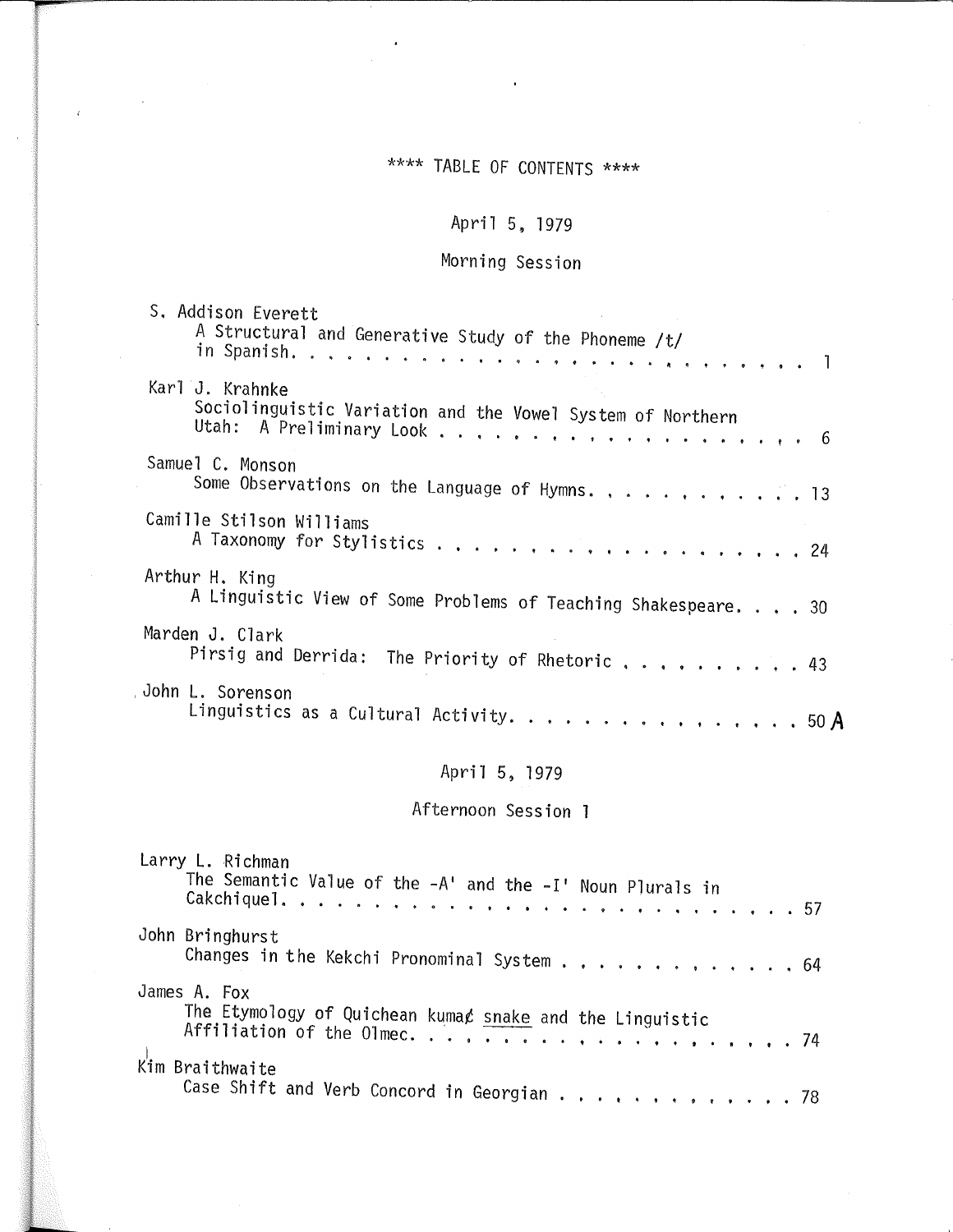#### THE SEMANTIC VALUE OF THE -A' AND THE -I' NOUN PLURALS IN CAKCHIQUEL

#### Larry L. Richman

#### **INTRODUCTION**

In the Mayan language Cakchiquel<sup>1</sup>, there are two ways to form the noun plural: with the suffix -a' or -i'. Students of Cakchiquel have used different approaches to explain the use of these plural suffixes, but they are incongruent and never reveal the basic semantic meaning,

The first approach has been to say that the distribution is arbitrary and that there is no real reason why one noun will take the -a' suffix and another the -i'. Carlos Rosales, for example, in his 1748 grammar of Cakchiquel says "There is no general rule for knowing which nouns have plurals and which do not, nor has one been found to date.... and what should be said is that general rules cannot be given, just some specific ones, and they are very few,...and to avoid this inconvenience and the confusion that there is in this matter, I will list here all the<br>nouns that I have found...."<sup>2</sup> He then lists all the nominal plurals known to him without giving any explanation for the distribution of the -a' and the -i' suffixes.

A second type of approach has been to say that the distribution is linguistically or phonologically conditioned. Various 18th century grammarians give explanations based on linguistic context, saying that nouns ending in this or that consonant or vowel form the plural with this or that vowel. Such an explanation holds true in some cases. For example, all singular derived nouns that end with the suffix -el without exception add the -a' suffix when pluralized: 3

> $\not\ell$ 'ib'anela' tixonela' tixošela' k'avinela' samaxela' e¢'anela' nimalašela' čag'lašela' q'exelonela' tagonela' karunela' awa Cpo Cela' karnela' q'ab'arela' kamisanela' sib'inela' lab'axinela'

writers teachers learners venders workers players older brothers younger brothers visitors messengers fishermen neighbors sheep drunkards killers ghosts diviners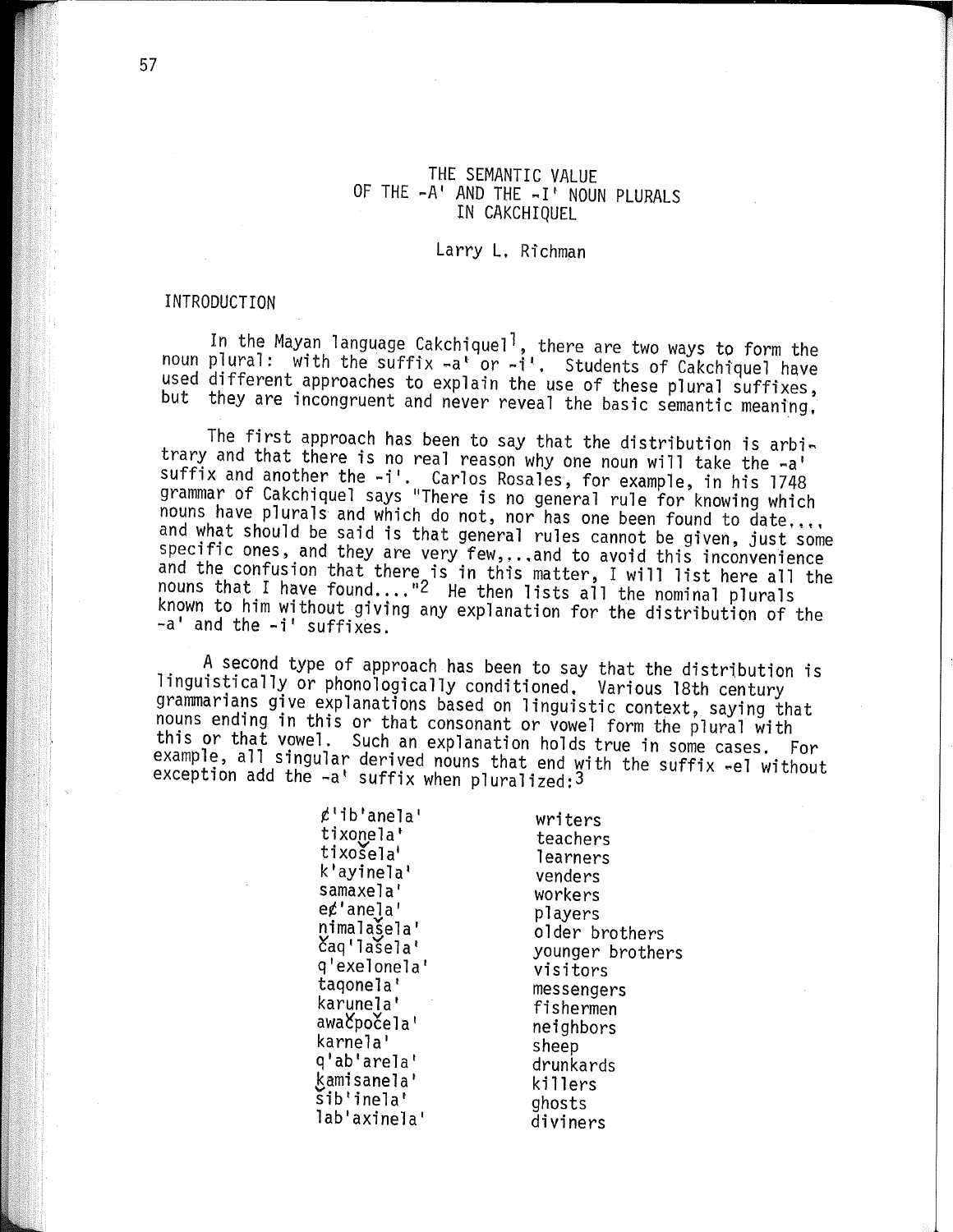On the surface, it appears that there is some phonological or linguistic conditioning, but there are many contrary examples; ax-xacol (harvester) takes the -a' suffix (ax-xacola'), while apostol (apostle) takes the  $\pi^*$ (apostoli'). Likewise, ax-q'ix (soothsayer) takes the -a' (ax-q'ixa'), while t'ox (deaf) takes the -i' (t'oxi'). A more in-depth look at the situation will show that it is semantically conditioned.

Robert Blair recognized the problem in his Cakchiquel Basic Course<br>and also gives a list of noun plurals, but offers no formal explanation. He says "Many nouns that refer to persons take a plural suffix which, depending on the noun, may be either  $a'$  or i'." (Cakchiquel Basic Course, Robert W. Blair, Volume II, 1969, p. 28) He groups the nouns categorically. He groups all the 1-final words, for example, and shows that they take the -a' suffix. He also groups the consonant-final singulars, although he offers no explanation why ax-q'ix takes the  $-a^t$  suffix when pluralized and q'opox takes the -i', given the fact that they both end with the consonant x. He also groups all the borrowed words together and shows that they take the  $-i'$  suffix, but again, offers no reasons why.

Not only is an explanation based on word classes superficial and un~ revealing, but it is simply not adequate to cover all occurrences of noun plurals. Furthermore, such an approach totally disregards the semantic content of the lexical items themselves,

A comprehensive explanation can be given to describe the distribution of these two plural suffixes. In this paper, I will present the linguistic data I have collected, showing the reason the given suffix was used in each case. The data will be analyzed and explained using the theory of markedness, which permits a deeper explanation of the distribution of these two plural suffixes.

The notion of markedness implies that a hierarchical relationship exists between the two poles of the opposition  $-a^t$  vs,  $-a^t$ :  $-a^t$  is the unmarked, or general plural marker, and its oppositional counterpart,  $-i'$ , is the more specific form. The marked suffix  $-i'$  carries with it an additional unit of specific information in contrast to the unmarked suffix -a' which remains neutral, uncommitted, and indeterminant, Linda Waugh, in her book Roman Jakobson's Science of Language, (Peter de Ridder Press: Lisse,  $1976$ , p.  $95$ ), gives an example of an opposition with the words "at" and "in" and shows how "at" is the unmarked term:

If the speaker uses "at" and not "in" for the sentence "they are at the house", "at" potentially can include situ~ ations where the persons involved are inside or outside the house (or both). But it can also be the case that the speaker simply doesn't know whether "they" are inside or outside; or the speaker may be deliberately non-committal; or the speaker may not care; or their position "vis-a-vis" the inside of the house may be irrelevant; or etc. All of these are possible....

The more specific sentence "they are in the house'' gives us additional information about the positions of the persons involved. In this sentence, "in" is more marked than "at". Note that both "at" and "in" occur in this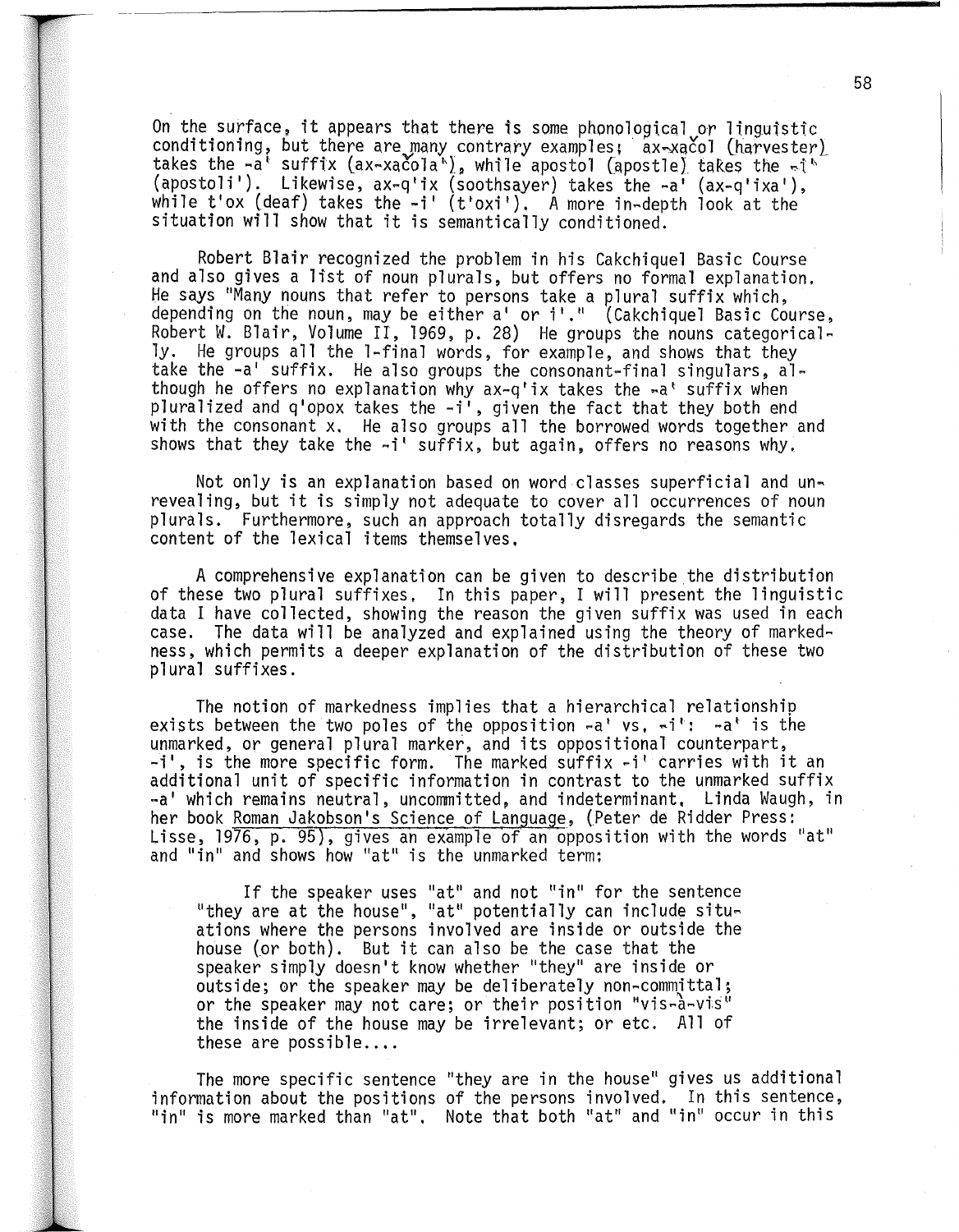sentence, and when they do, the semantic content is altered.

We observe from a phonological point of view that the vowel a is less complex than the vowel i. (Roman Jakobson, "Why 'Mama' and 'Papa'?", Selected Writings II, Mouton: The Hague, Paris, 1971, pp. 538~545.) We should not be surprised, therefore, to see an iconic relationship between semantic and phonological complexity: - a' is both semantically and phonologically simpler, whereas -i' is both semantically and phonologically<br>more complex. (Roman Jakobson, "Quest for the Essence of Language," Selected Writings II, Mouton: The Hague, Paris, 1971, pp. 345-359.)

In this opposition, both the  $-a'$  and the  $-i'$  share the notion of plurality, but the -i' also suggests something non-normal. The -i' is more specific and often signals something that is outside the accepted norm. It is used in more specialized cases and has a more restricted usage than the  $-a'$ . The  $-a'$ , being the unmarked, simply makes no comment as to the semantic makeup of the noun.<sup>4</sup>

Consider the following nouns that usually take the  $-a^+$  plural suffix:

k1 axola' alab'oma' me¢ <sup>1</sup> a' ak'uala' b'eyoma'  $\zeta'$ umila' ab'axa' axawa' ax-yuq'a'  $ax-x'$  iba' ax-tixa <sup>1</sup>  $ax$ -bi $a'$ ax-sula' ax-q'oxoma' ax-xac'ola' ax-q' ixa 1  $\mathcal{L}$  ikina'  $\zeta'$ oka'

 $a$  $c$ <sup> $l$ </sup> $a$ <sup> $l$ </sup>

men young men young men **lovers** children rich people stars rocks owners shepherds writers teachers singers flutists musicians harvesters soothsayers birds crows hawks

There is also a rather large group of nouns which take the  $-i$ plural suffix. The -i' also indicates plurality as does the -a', but also gives additional semantic information about the noun. Being the more marked of the two suffixes, the -i' often signals some deviation from the norm, something that is abnormal, undesirable, or vague. Consider the following nouns which usually take the  $-i'$  suffix:<sup>5</sup>

Physically abnormal

ή.

 $5$ ika'

| $m$ oyi'                                         | blind |
|--------------------------------------------------|-------|
| t'oxi'                                           | deaf  |
| $mo\widetilde{\mathsf{S}}\widetilde{\mathsf{I}}$ | crazy |
| yawa'i'                                          | sick  |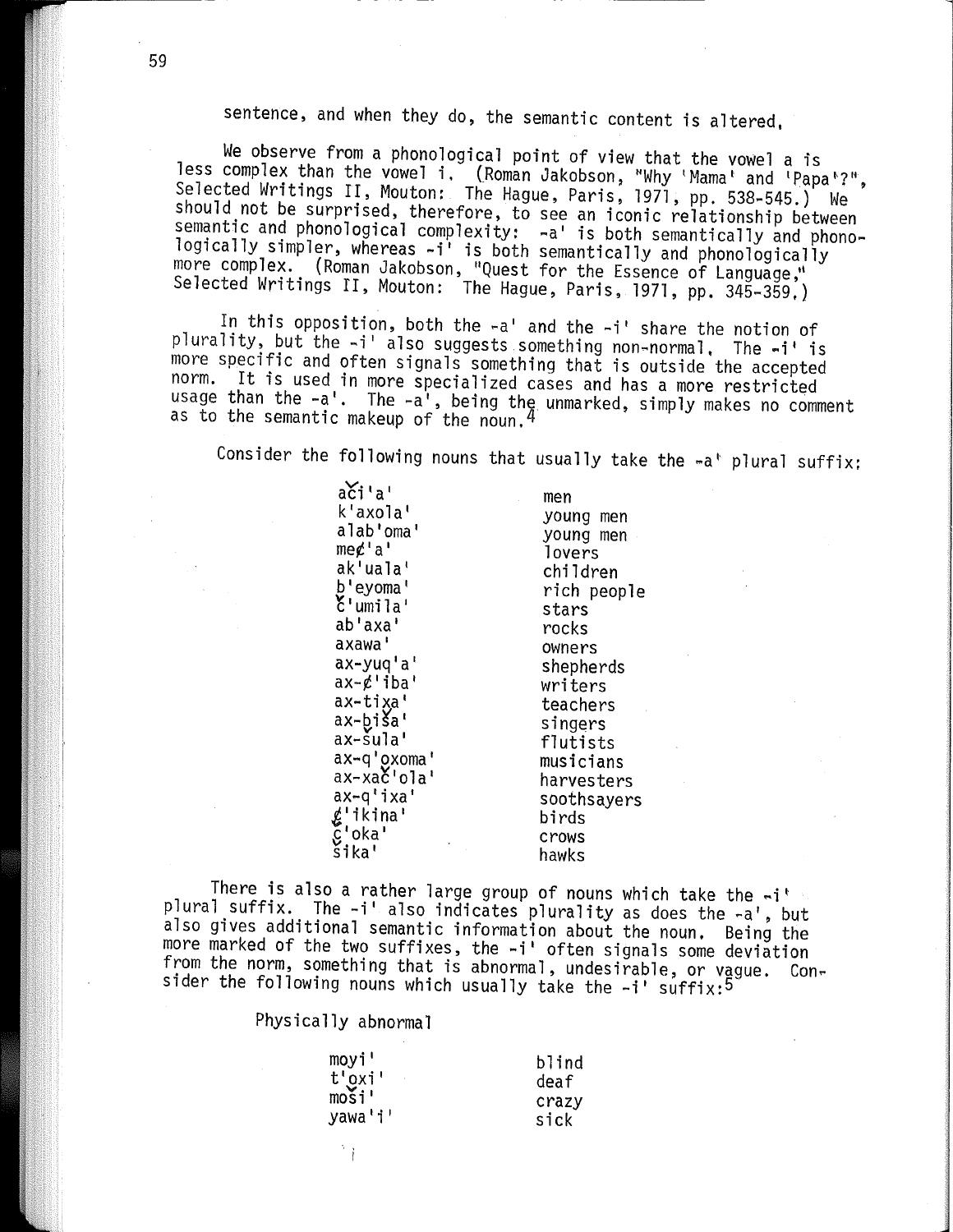Socially abnormal

malkani' meb'a'i' ax-maki' mosi <sup>1</sup> ax-¢ayi <sup>1</sup>  $ula'i'$ 

winaqi' j,S'oqi <sup>1</sup> stani <sup>1</sup> q'opoxi <sup>1</sup>

Linguistically abnormal

espanoli'  $s$ anto'i' kwači' anima'i <sup>1</sup> moso'i' diosi' angeli' obispo'i' profeta' i' apostoli <sup>1</sup> Tumi' Teleguario'i'

Animals

tikopi' kuma¢i <sup>1</sup> so¢'i' kari' b 1 ayi <sup>1</sup>  $\zeta'$  oyi'  $umu1i'$ mama'i <sup>1</sup> omi<sup>+</sup> b~alma i' coxi' pari 1 .<br>sak'i' amolo'i'

dead landslides

widows orphans sinners white people devils guests who require special prepa~ ration unknown people as to name, sex women girls maidens

Spaniards saints twins souls workers gods angels bishops prophets apostles the Tums (family name) the Teleguarios (family name)

animals snakes bats fish gophers mice rabbits roosters spiders tigers 1 ions skunks crickets, grasshoppers flies

The first category above describes people and things which are physically abnormal. A blind person certainly falls outside the norm in the Cakchiquel society. Because being blind is different and more marked, the word for blind is forced to take the  $-i'$  plural suffix, as is the word for deaf, crazy, sick and dead. Uli' (landslides), being an abnormal and unexpected feature of the landscape, also takes on the -i' plural suffix.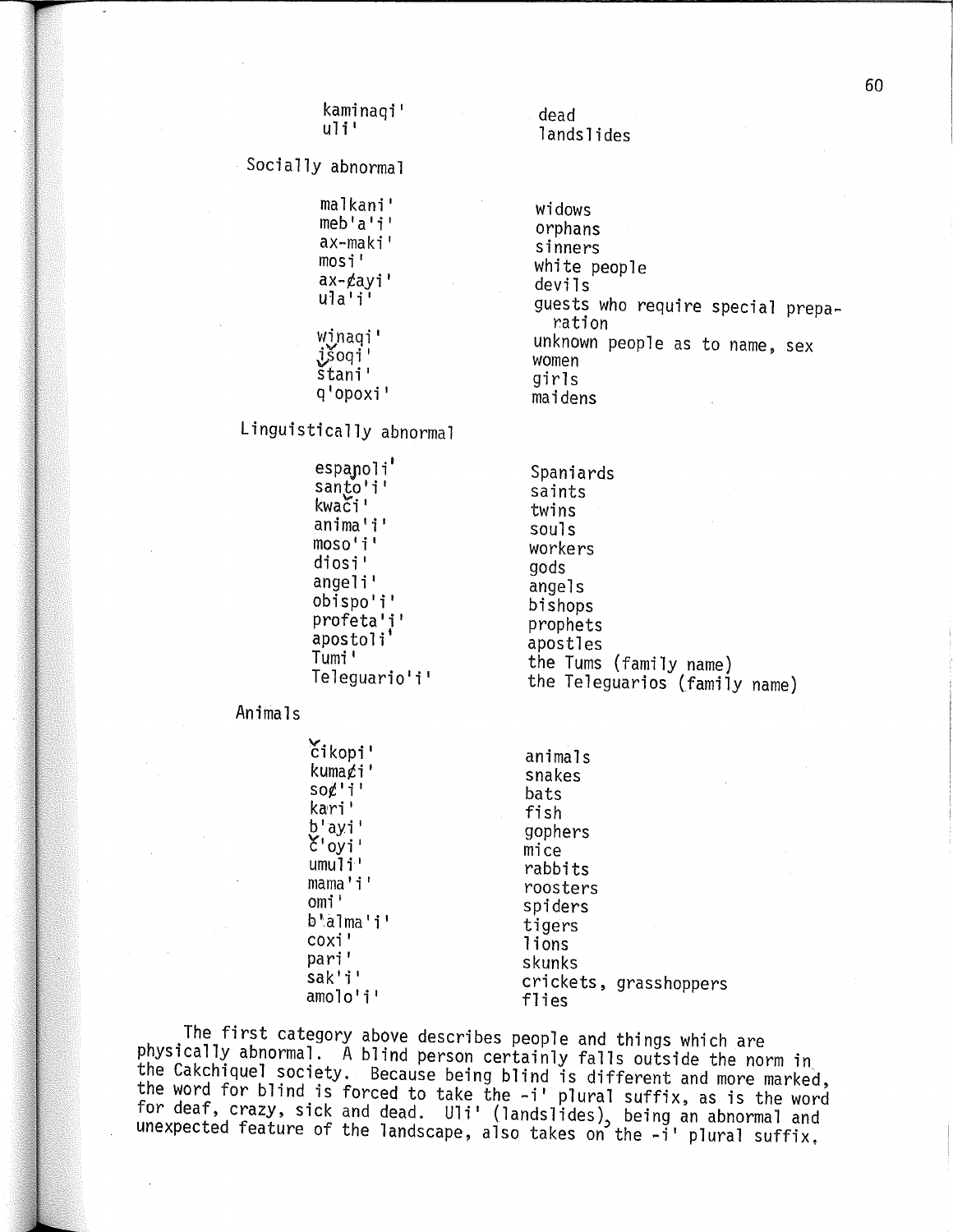In the second category, widows, orphans, sinners, white people, devils, and guests who require special preparation are all by their nature socially abnormal in the Cakchiquel society and are forced to take the  $-i'$  plural suffix. Winaqi' (people) is also marked.<sup>6</sup>

From a linguistic point of view, females are more marked in Cakchiquel, as in the case in English and Spanish. The masculine is used when referring generally to a group of people. When the feminine word is used<br>it has a more specialized or marked meaning. For example, we speak of "mankind", not "womankind". We would also say "Every person ate his dinner", not "Every person ate her dinner", unless we were speaking<br>specifically about a group of women. In Spanish, "los padres", even though masculine, refers to both parents, the father and the mother., "Las madres", on the other hand, can only refer to mothers, and usually cannot be generalized to mean fathers as well. The masculine term is the more general. It may refer to both men and women, while the feminine term can only refer to women. Because the masculine is the more general or unmarked, we would expect it to take the -a', and we would also expect the feminine-related words to take the more marked -i' suffix. Such is the case in Cakchiquel.

The category of linguistically abnormal words are all borrowed words, and as such, they assume the ~i' suffix because by their very nature they are odd or foreign to the Cakchiquel language system. Sensing this oddity, the Cakchiquel speaker will assign the -i' suffix to these words. The plural of Spanish surnames is also formed with the -i' suffix, The surnames Tum and Teleguario, for example, are Tumi' (the Tums) and Teleguario'i' (the Teleguarios}.

Animals other than birds tend to take the -i' plural suffix, while birds take the unmarked -a• suffix. Further research is necessary to determine the semantic implications this has.

It is not always the case, however, that a noun must take either the -a' or the -i'. These suffixes are productive; some words can take either suffix, depending on the context.

Consider the minimal pair Patzuma' and Patzumi'. A native from the town of Patzum will tell you that he is one of the Patzuma' (natives of Patzum), however, someone from another town will refer to the inhabitants of Patzum as Patzumi', and those from their own town will be the only  $-$ a' to them. Someone from Coban<sup>7</sup>, for example would refer to the inhabitants of his town as Cobana', and the inhabitants of Patzum as Patzumi'. The difference between Patzuma' and Patzumi', then, is one of point of view, the Patzuma' being the familiar choice and the Patzumi' showing a foreign, more marked semantic value.

#### SUMMARY

The distribution of the Cakchiquel plural suffixes  $-a'$  and  $-i'$  can be adequately explained using the theory of markedness. The  $-a'$  is the unmarked suffix. It is usually the simplest form, and generally makes no comment about the semantic nature of the noun. The -i' is the marked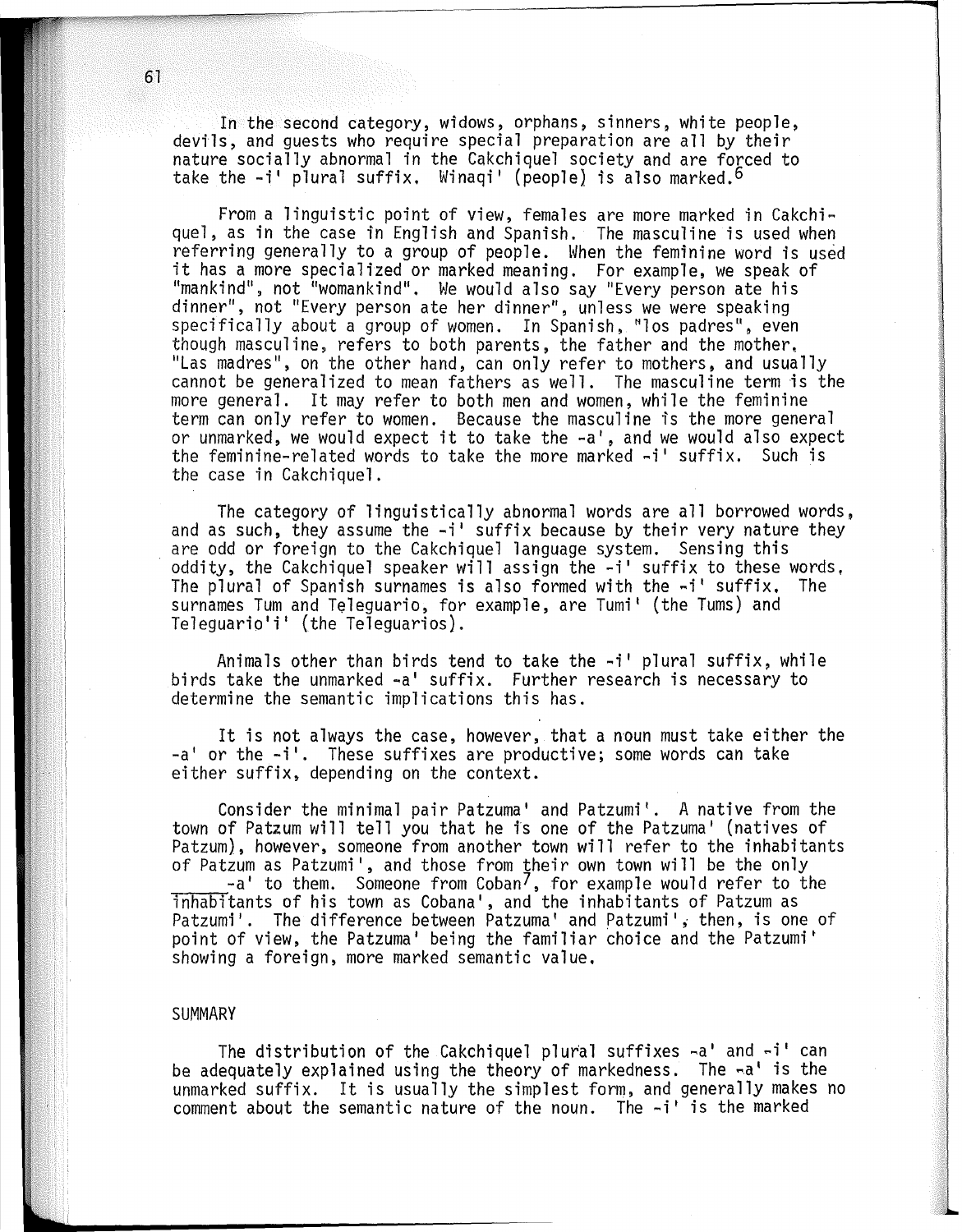suffix. It is usually more complex and more specific, being used in more specialized cases than the  $-a'$  and carrying more semantic information. It often signals something unexpected, unwanted, abnormal, or vague.

Beyond this, the  $-a'$  and the  $-i'$  are productive suffixes. They often can both be used on a given noun, depending on the semantic information the speaker wishes to communicate.

The usefulness of an explanation of this type extends beyond a rule for why the plural of man is a i'a' instead of  $a$  i'i'. Besides being able to better explain the language, it may reveal many useful language universals. A deeper search into the semantic nature of language forms provides for a better understanding·of both language and languages.

#### FOOTNOTES

 $^{\text{1}}$ This discussion may be generalized to other Quichean languages, but this paper is restricted to examples from Cakchiquel.

2Rosales says "Para saber cuales son los nombres que tienen plural o cuales carecen de él, no hay regla general ni hasta hoy se halla.... y lo<br>que debe decirse es, no poder darse reglas generales, sino algunas que debe decirse es, no poder darse reglas generales, sino algunas<br>particulares que hay, que son bien pocas,...y para evitar ese inconveniente y la confusión que hay en esa materia, pondre aquí todos los nombres que<br>he podido alcanzar..." (Gramatica del idioma cachiquel, R. P, Fr. Carlos J. Rosales?, 1748, Guatemala, C.A., pp. 13~15.)

 $^3$ Although the precise semantic value of the -el suffix has not been determined, I hypothesize that its semantic content precludes the use of the  $-i'$  and requires the  $-a'$ . This reasoning is similar to that used by Roman Jakobson in explaining why the Greek verb eramai takes the genitive case while the verb phileo takes the accusative case; (Roman Jakobson, Morfologečeskie nabljudenija nad slavjanskim skoneniem, Selected Writings<br>II, Mouton: The Hague, Paris, 1971, pp. 127-158, My reference was II, Mouton: The Hague, Paris, 1971, pp. 127-158. My reference was<br>Rodney Sangster's English translation of this article.)

<sup>4</sup>This opposition between the unmarked a and the marked i shows up in other nominal and adjectival forms as well, which is the subject pf a future paper and will not be discussed here,

<sup>5</sup>There are two occurrences of noun plurals that I would predict<br>|should take the -i' suffix, but do not: eleq'oma' (thieves) and utiwa should take the -i' suffix, but do not: eleq'oma' (thieves) and utiwa'<br>(wolves). This requires further research.

<sup>6</sup>Winaqi' (people) is very vague. It gives no information about the people. Either the speaker doesn't know anything about the people, or<br>since he is speaking of a heterogeneous group he can't be any more specific since he is speaking of a heterogeneous group he can't comment than just to say "people". He can't comment on so much as their names, sex, race, or origin. If he knew them, he could be more specific and use a $\delta$ i'a' (men), išoqi' (women), mosi' (white people), etc. But since he doesn't know anything about them or because of the nature of the group, he can't be any more specific, he is confined to say winaqi' . This